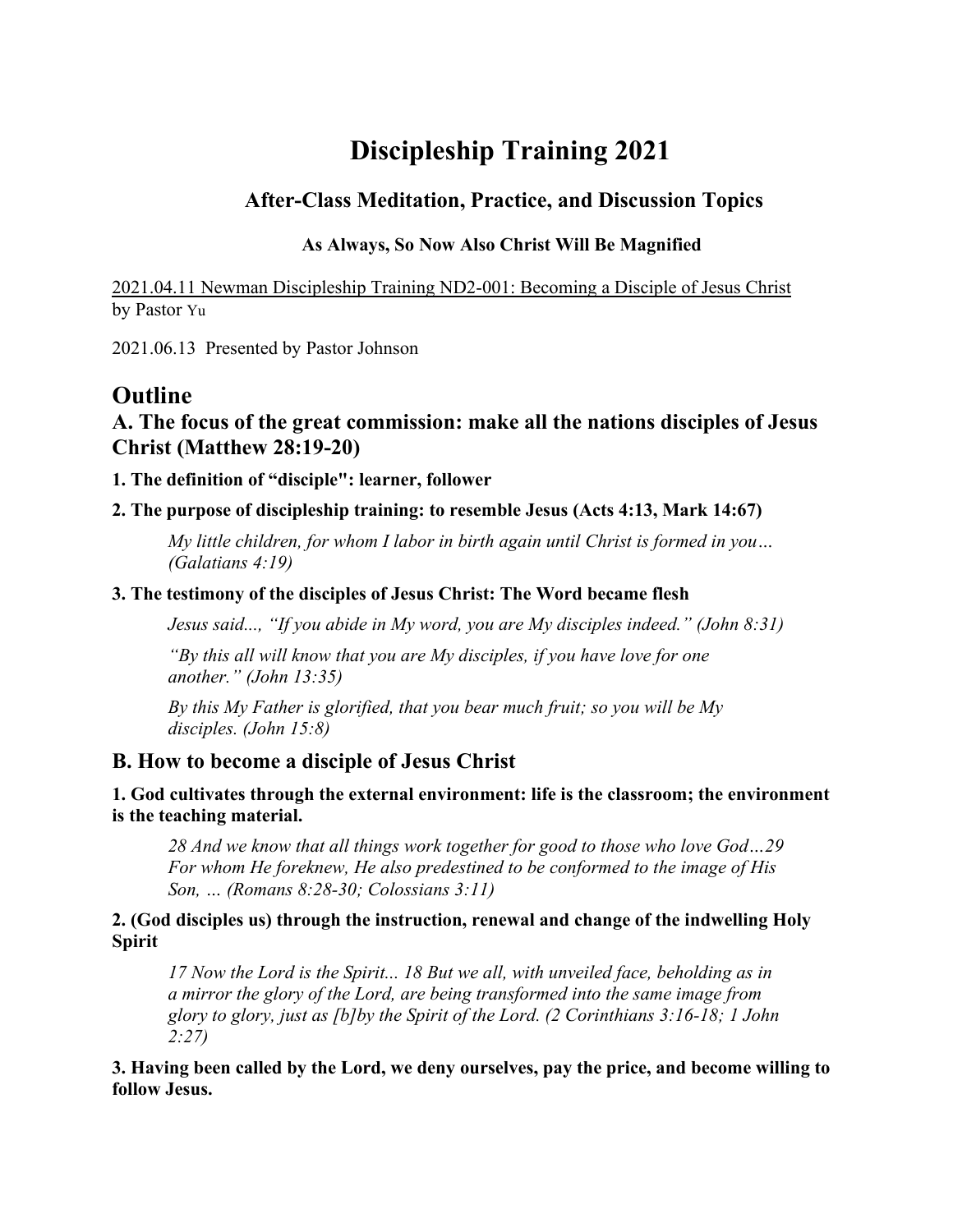*"If anyone desires to come after Me, let him deny himself, and take up his cross daily, and follow Me*。*" (Luke 9:23)*

*26 If anyone comes to Me and does not hate his father and mother, wife and children, brothers and sisters, yes, and his own life also, he cannot be My disciple. 27 And whoever does not bear his cross and come after Me cannot be My disciple. … 33 So likewise, whoever of you does not forsake all that he has cannot be My disciple. (Luke 14:26-27, 33; Matthew 10:37-38)*

## **C. Discipleship training with the goal of "building up the body of Christ"**

### **1. What God wants is Christ in the body**

... which is His body, the fullness of Him who fills all in all. (Ephesians 1:23)

### **2. The individual's growth is for the testimony of the group**

*11 And He Himself gave some to be apostles...12 for the equipping of the saints for the work of ministry, for the edifying of the body of Christ, 13 till we all come to... a perfect man, to the measure of the stature of the fullness of Christ... 15 ... grow up in all things into Him who is the head—Christ— 16 from whom the whole body, joined and knit together by what every joint supplies, according to the effective working by which every part does its share, causes growth of the body for the edifying of itself in love. (Ephesians 4:11-16)*

1) Have guidance; 2) have (Christian) companions; 3) grow (into Christ) in all things.

## **Meditation, Practice, Discussion**

- Content Review: Based on the theme verse and content of this lesson, what are some questions you may have?
	- 1. Jesus called all His believers to become disciples. What is the definition and purpose of a disciple?

Definition:

Purpose:

2. What is the goal (direction) for this round of discipleship training? Why?

 $\mathcal{L}_\mathcal{L} = \mathcal{L}_\mathcal{L} = \mathcal{L}_\mathcal{L} = \mathcal{L}_\mathcal{L} = \mathcal{L}_\mathcal{L} = \mathcal{L}_\mathcal{L} = \mathcal{L}_\mathcal{L} = \mathcal{L}_\mathcal{L} = \mathcal{L}_\mathcal{L} = \mathcal{L}_\mathcal{L} = \mathcal{L}_\mathcal{L} = \mathcal{L}_\mathcal{L} = \mathcal{L}_\mathcal{L} = \mathcal{L}_\mathcal{L} = \mathcal{L}_\mathcal{L} = \mathcal{L}_\mathcal{L} = \mathcal{L}_\mathcal{L}$ 

\_\_\_\_\_\_\_\_\_\_\_\_\_\_\_\_\_\_\_\_\_\_\_\_\_\_\_\_\_\_\_\_\_\_\_\_\_\_\_\_\_\_\_\_\_\_\_\_\_\_\_\_\_\_\_\_\_\_\_\_\_\_\_\_\_\_

• Further Reflection: The impact of this lesson on me, the revelation of the Holy Spirit, and additional thoughts

Week 1: How do I respond to Jesus' call – "All Christians should also be disciples"? To you, what is the greatest challenge as a disciple?